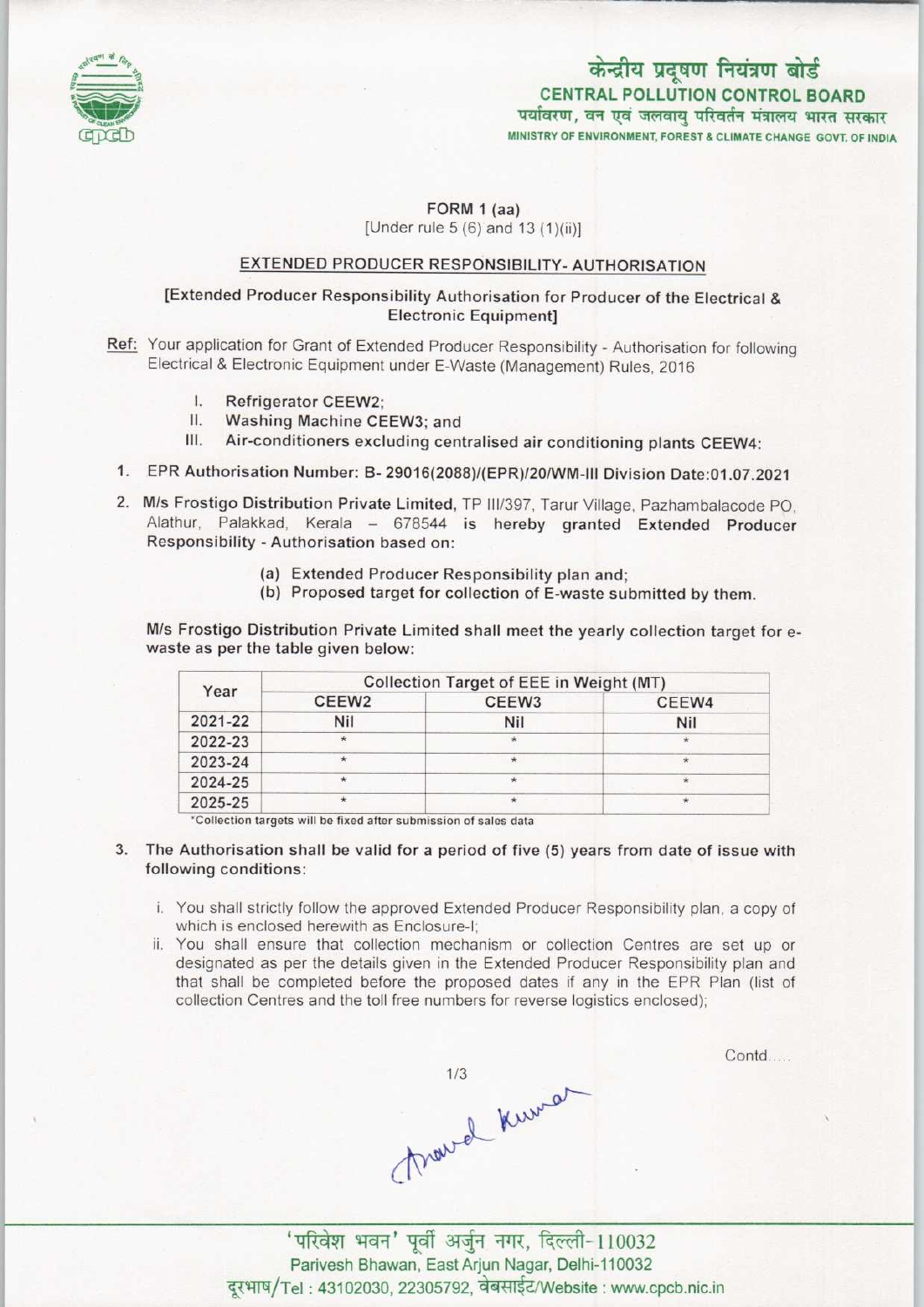

From pre page...

- iii. You shall ensure that all the collected e-waste is channelized to your dismantler/recycler IWs Global Waste Solution, Unit-I Village Ram Nagar, Tehsil Ganaur, Sonipat, Haryana and records shall be maintained at dismantle^ recycler and your end;
- iv. You shall maintain records, in Form-2 of these Rules, of e-waste and make such records available for scrutiny by Central Pollution Control Board;
- v. You shall file annual returns in Form-3 to the Central Pollution Control Board on or before 30th day of June following the financial year to which that returns relates.

#### vi. General Terms & Conditions of the Authorisation:

- a.The authorisation shall comply with provisions of the Environment (Protection) Act, 1986 and the E-waste (Management) Rules,2016 made there under;
- b.The authorisation or its renewal shall be produced for inspection at the request of an officer authorised by the Central Pollution Control Board;
- c.Any change in the approved Extended Producer Responsibility plan should be informed to Central Pollution Control Board within 15 days on which decision shall be communicated by Central Pollution Control Board within sixty days;
- d. It is the duty of the authorised person to take prior permission of the Central Pollution Control Board to close down any collection centre/points or any other facility which are part of the EPR plan;
- e. An application for the renewal of authorisation shall be made as laid down in subrule (vi) of rule of 13(1) the E- Waste (Management) Rules, 2016;
- f. The Board reserves right to cancel/amend/revoke the authorisation at any time as per the policy of the Board or Government.

### vii. Additional Conditions: -

- a) That the applicant will submit annual sales data along with annual returns;
- b) That the applicant has to ensure that the addresses of collection points provided by them in their EPR Plan are correct and traceable and the collection points/centres are functional;
- c) That the applicant will submit revised application for grant of EPR Authorisation in case of applicant adding/changing PRO or changing its EPR Plan;

Contd...

 $2/3$ 

Around Knowar